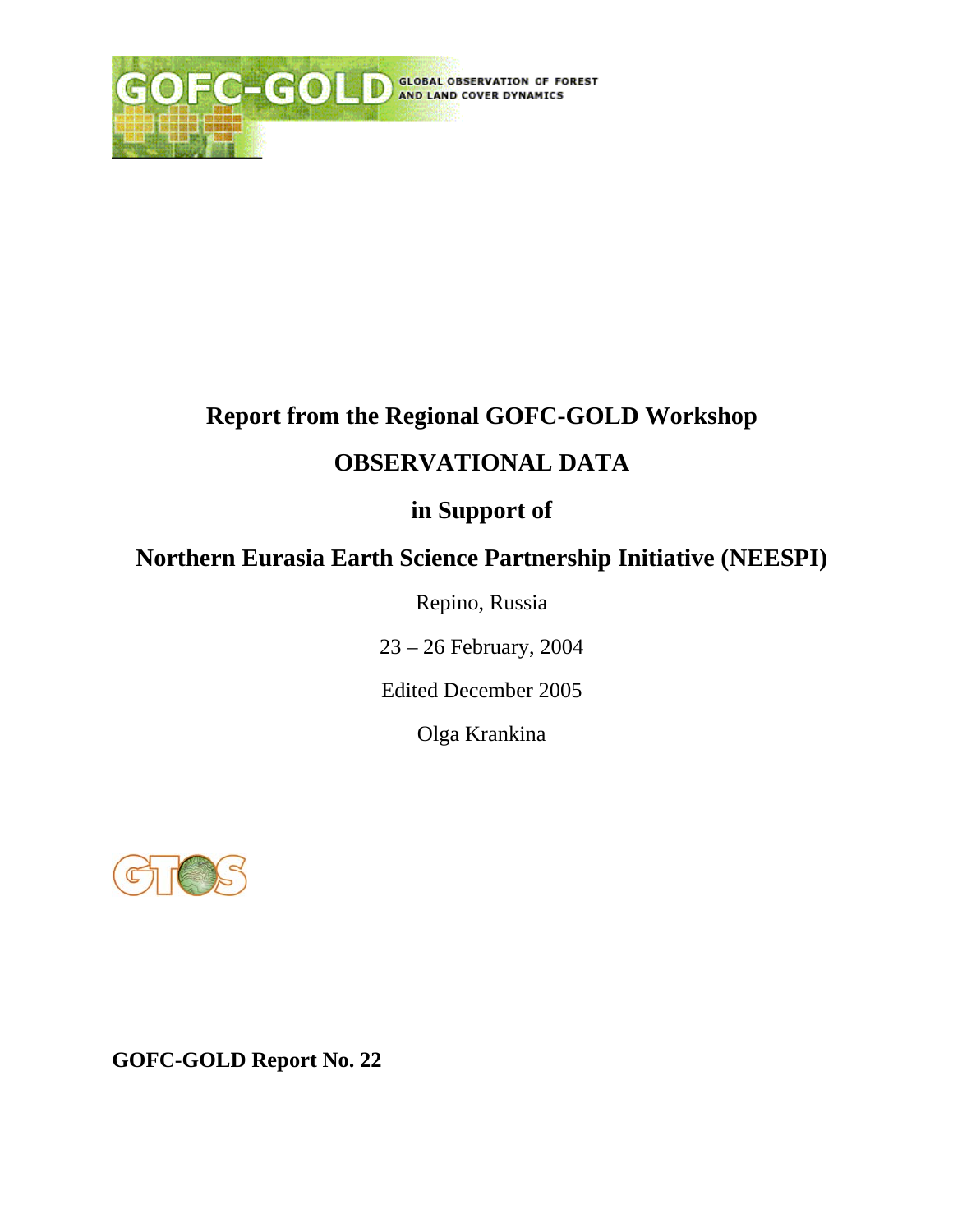Global Observation of Forest and Land Cover Dynamics (GOFC-GOLD) is a coordinated international effort to ensure a continuous program of space-based and in situ forest and other land cover observations to better understand global change, to support international assessments and environmental treaties and to contribute to natural resources management.

GOFC-GOLD encourages countries to increase their ability to measure and track forest and land cover dynamics by promoting and supporting participation on implementation teams and in regional networks. Through these forums, data users and providers share information to improve understanding of user requirements and product quality.

GOFC-GOLD is a Panel of the Global Terrestrial Observing System (GTOS), sponsored by FAO, UNESCO, WMO, ICSU and UNEP. The GOFC-GOLD Secretariat is hosted by Canada and supported by the Canadian Space Agency and Natural Resources Canada. Other contributing agencies include NASA, ESA, START and JRC. Further information can be obtained at http://www.fao.org/gtos/gofc-gold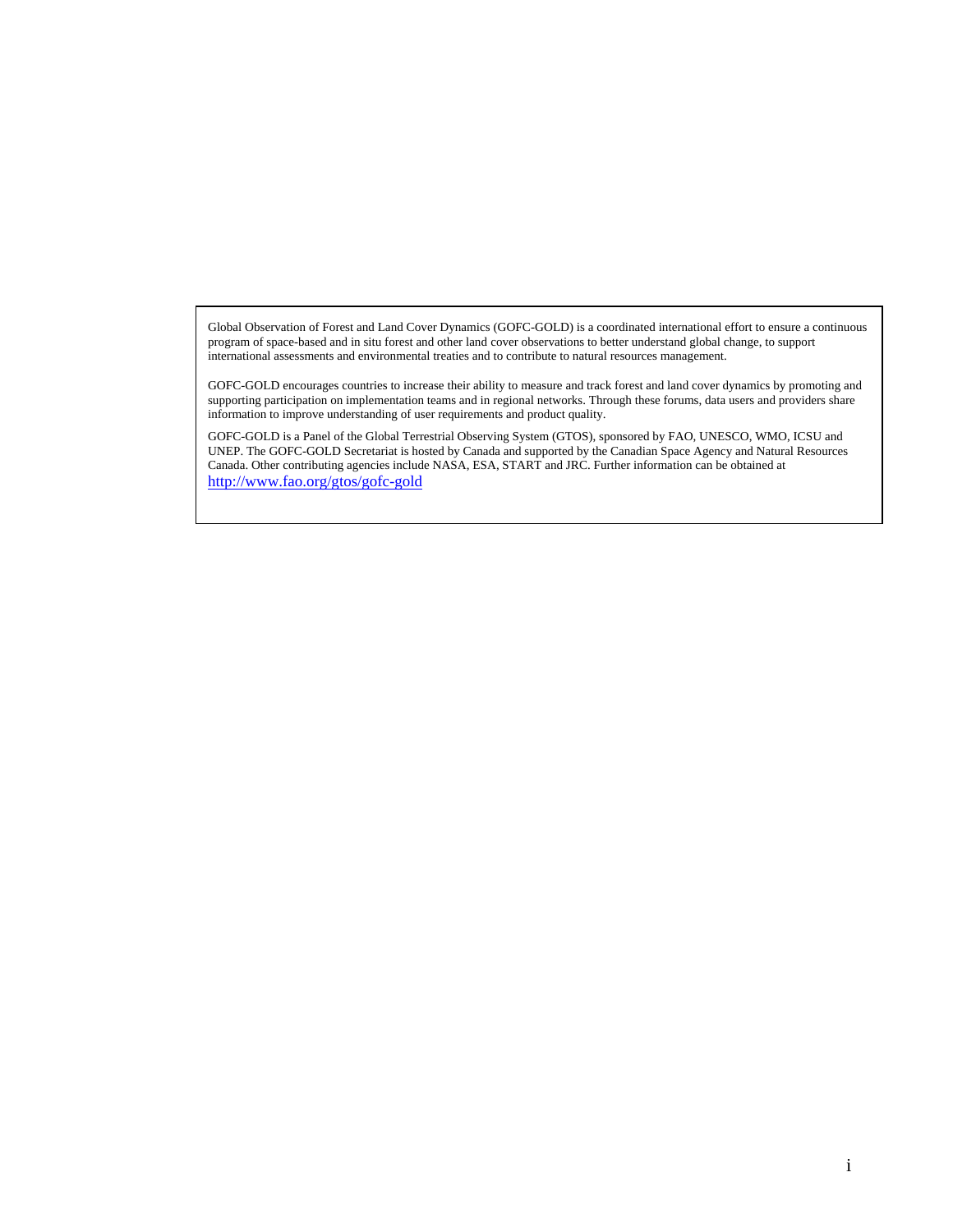#### **Table of Content**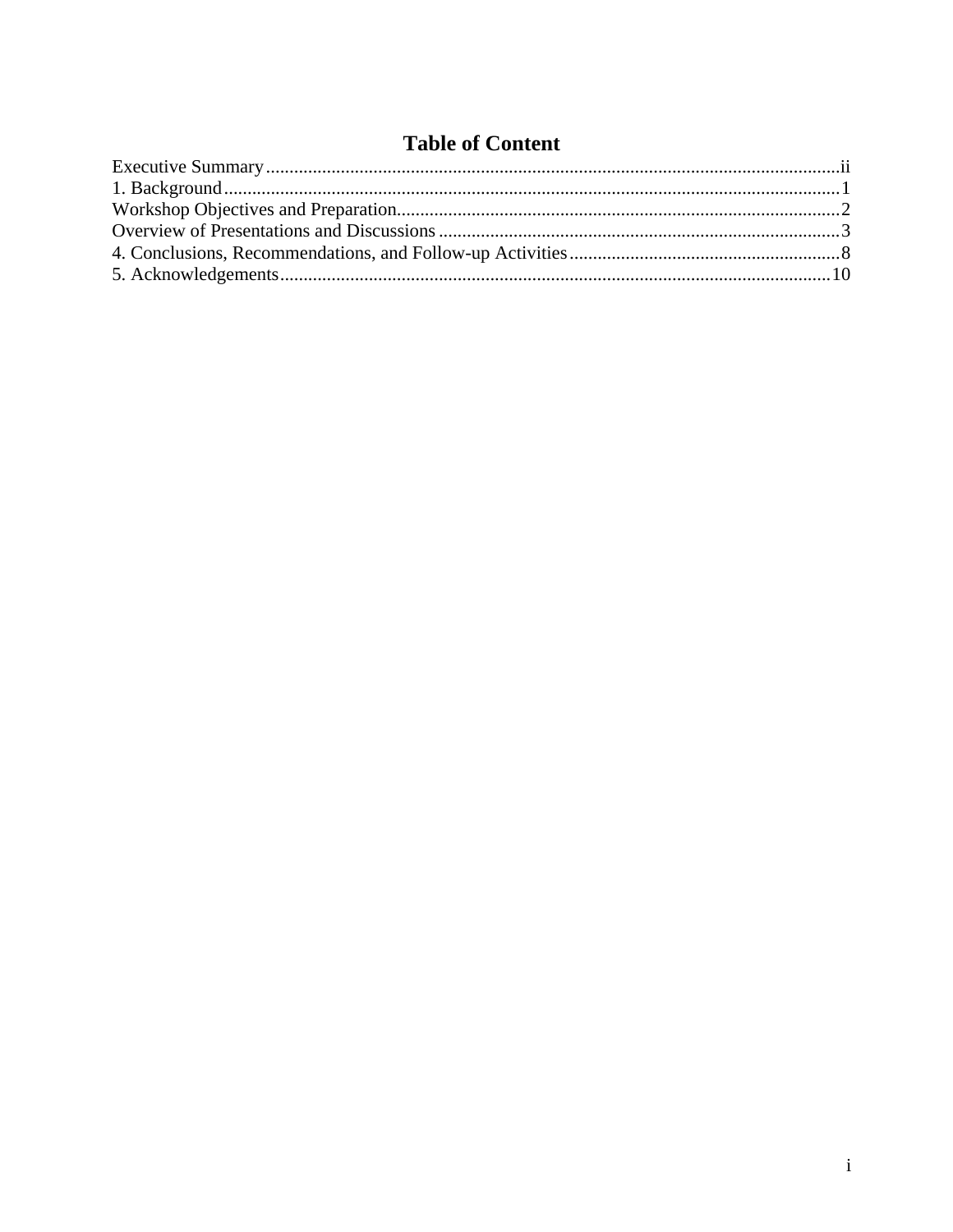### **Executive Summary**

The regional GOFC-GOLD Workshop was held February 23-26, 2004 in Repino, near St. Petersburg, Russia as a step towards organizing a concerted region-wide effort to leverage extant *in-situ* and remotely sensed data resources for in support of NEESPI, other programs, and users in the boreal zone of Northern Eurasia. Global Observation of Forest and Land Cover Dynamics (GOFC-GOLD; http://www.fao.org/gtos/gofc-gold/index.html) is a coordinated international effort working to provide ongoing space-based and *in-situ* observations of forests and other vegetation cover. Regional networks are an integral part of GOFC-GOLD and earlier workshops in the region supported the idea of organizing a regional information network in Northern Eurasia (Northern Eurasia Regional Information Network or NERIN).

The thematic focus of the workshop was shaped by Northern Eurasia Earth Science Partnership Initiative (NEESPI http://neespi.gsfc.nasa.gov/) that seeks to establish a large-scale, international, interdisciplinary program aimed at developing a better understanding of the interactions between ecosystem, atmosphere, and human dynamics in Northern Eurasia. A major factor in the success of NEESPI is the development of a network of scientists and institutions capable of addressing key science questions of global significance in Northern Eurasia. Due to the sheer size of Northern Eurasia region, remotely sensed satellite data are critically important, however their potential has not been fully used to date. This is in large part due to the difficulty in locating and accessing *insitu* data sets and integrating them with remotely sensed data.

The presentations at the workshop informed participants of the main scientific themes of the NEESPI Science Plan, the availability of remote sensing and *in-situ* datasets, and strategies to encourage information exchange and interdisciplinary collaborative research among research teams active in the region. The geographical focus of the workshop was on the boreal region of Northern Eurasia. Several research and operational networks in the region continuously collect ground data intended to meet a wide range of national, regional, and local information needs. The workshop examined remotely sensed and *in-situ* data collected and archived by observational networks; datasets from individual projects and scientists were also included.

The workshop participants included representatives from the major known networks charged with collecting operational and scientific *in-situ* data, providers and users of remotely sensed data, scientists leading the development of NEESPI Science Plan, and representatives of agencies that support GOFC-GOLD and NEESPI. Russia, USA, Finland, Austria, Japan, Italy, and France were represented at the workshop. Prior to the workshop, the participants were asked to provide information about their data holdings by filling in the METADATA ENTRY FORM **http://wwwdata.forestry.oregonstate.edu/MDEDIT/teamform.aspx** . The summary of entries was presented at the workshop.

Presentations at the workshop provided a thorough overview of data availability in the boreal part of Northern Eurasia. These presentations can serve as reference material for a wide range of users while the data inventory is in progress. The presentations clearly demonstrated that many years of research and operational data collection in Northern Eurasia produced a large body of knowledge and data that can be available to support new research within the thematic range of GOFC-GOLD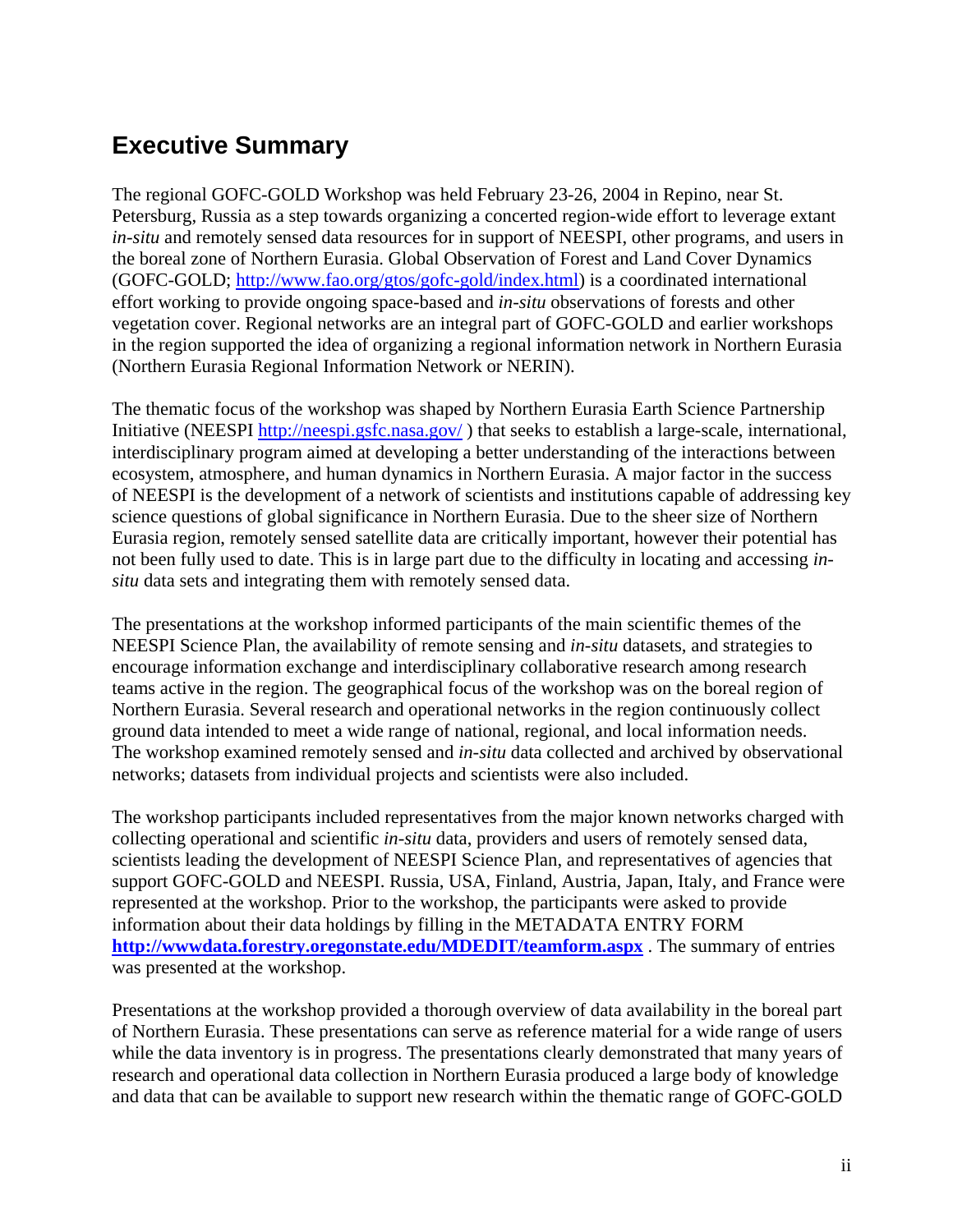and NEESPI. The workshop tentatively identified several major data needs, however a definitive evaluation and prioritization of data needs is contingent on building consensus within the NEESPI-NERIN community regarding the science priorities and objectives of NEESPI.

As a result of a series of GOFC-GOLD workshops and meetings focused on development of NEESPI Science Plan, NERIN has emerged as an informal network of:

- a. scientists and other professionals,
- b. institutions and observational networks,
- c. projects within the thematic scope of GOFC-GOLD and broader scope of NEESPI
- d. network of points of contact for data users.

It is important to have a system of network coordination and support within the region. Following the overall structure of GOFC-GOLD the network would have two components: (1) Forest Cover Characteristics and Changes and (2) Forest Fire Monitoring and Mapping.

To strengthen the network it is critical to maintain active network projects. The on-going firevalidation project distributed across the regions works on comparing and validating the moderate resolution active fire and burned area products (e.g. AVHRR, GBA, MODIS, Vegetation) using high resolution remotely sensed (e.g. ASTER, BIRD, Landsat) and *in-situ* data. A parallel activity for GOFC-GOLD Land Cover Characteristics and Changes Theme is clearly needed. A new pilot project was proposed with multiple sites distributed across the region. At each site 30m resolution data from multiple time periods and uniform classification and change detection procedures will be used. The study is to serve 3 goals: (i) provide a detailed study of the different types of land cover and land use change significant in different parts of Northern Eurasia; (ii) provide validation of the moderate resolution land cover and land cover change products; (iii) provide participants with image processing and team work experience.

Data sharing is consistently increasing within the NERIN community. Several impediments to further progress were discussed at the workshop, including the uncertainty of the formal status of NEESPI, complicated regulations of data ownership and intellectual property rights in Russia, disincentives built into the system of funding collaborative research, lack of funding for collecting and managing the data within the region.

A concerted outreach effort is needed to include additional countries from the Northern Eurasia region into the NERIN community. A follow-up workshop for the non-boreal zone can address that need and also cover several types of data that were not represented at the St. Petersburg workshop (soils, socio-economic data, tundra ecosystems, national-level forest health monitoring). In addition, planning meetings in small groups are important to reach additional teams and institutions working in the region.

The need for review and assessment of methods for linking various types of *in-situ* and remotely sensed data was stressed at this and at earlier GOFC workshops in the region. The co-leader of GOFC-GOLD Landcover Implementation Team Christiana Schmullius supported the idea; Tuomas Hame and Olga Krankina developed early plans for this workshop.

In conclusion, the workshop provided a thorough review of available data, identified several important issues that need to be resolved, and discussed actions that would serve as the next steps for the development of NERIN.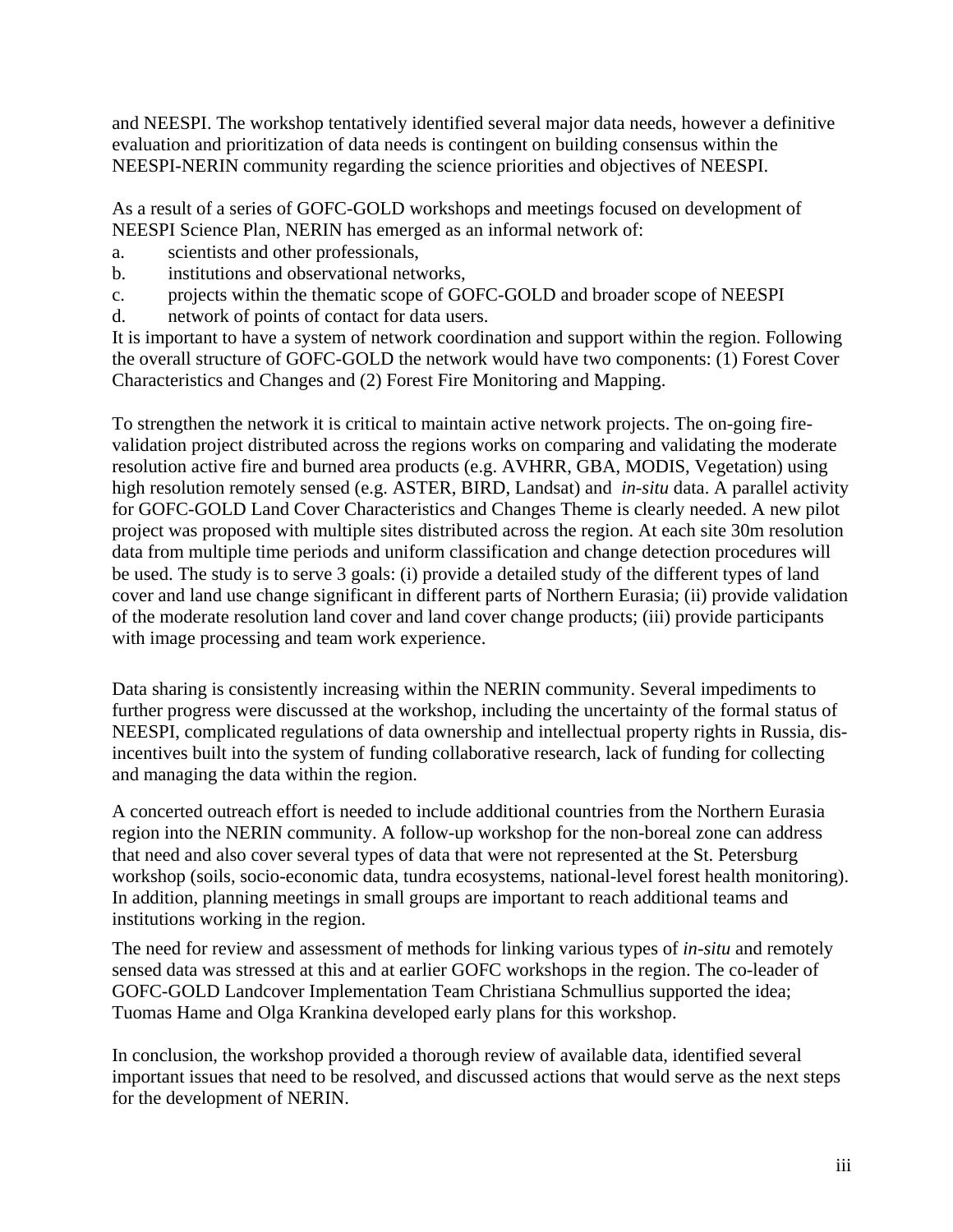#### **1. Background**

Northern Eurasia (NE) is the largest landmass in the extratropics, the largest terrestrial reservoir of organic carbon, and an area of active land use changes and socio-economic transformations. This region is also a major source of uncertainty in many global-scale estimates, including the estimates of land-cover, carbon stores and flux. Observational studies and model projections indicate that changes in climate of Northern Eurasia are among the largest in the world. Understanding the role of NE in the global environment and projecting its future dynamics is critically important for developing comprehensive, policy-relevant knowledge of global change.

During the 1990s, NASA sought to encourage joint research programs with scientists from Russia and other countries of the Former Soviet Union, which occupy the bulk of Northern Eurasia landmass. Currently several research teams are supported by NASA Land Cover Land-Use Change Program to work with Russian organizations to quantify and understand the past, present, and future land-cover and land-use trends of this important, largely forested region (Bergen et al. 2003, Krankina et al. in press)). A broader set of studies was reviewed at a series of workshops convened in Russia by GOFC/GOLD (http://www.fao.org/gtos/gofc-gold/index.html): August 2000 in Novosibirsk, June 2001 in St. Petersburg, and August 2002 in Krasnoyarsk (see workshop summaries at http://www.fao.org/gtos/gofc-gold/). These workshops underscored the need for improved validation of data products with ground measurements and supported the idea of forming a regional information network (or networks) in Northern Eurasia. They also emphasized the importance of educating and engaging the user community, particularly in Russia and other countries of the Former Soviet Union. To address these goals and to encourage regional collaborative research, several follow-up workshops were planned, and the workshop in St. Petersburg was the first in this series.

The leadership and support of GOFC-GOLD was instrumental in planning these workshops. Global Observation of Forest and Land Cover Dynamics (GOFC-GOLD) is a coordinated international effort working to provide ongoing space-based and in-situ observations of forests and other vegetation cover for the sustainable management of terrestrial resources and to obtain an accurate, reliable, quantitative understanding of the terrestrial carbon budget. Regional networks are an integral part of GOFC-GOLD; they are crucial for sharing resources and expertise and perform an essential crosscutting role in the implementation of GOFC-GOLD's thematic components. The regional networks provide a forum for users and researchers operating in (or with an interest in) a common geographic area, and represent a link between national agencies and user groups and the global user/producer community. GOFC-GOLD leaders supported the idea of organizing a regional information network in Northern Eurasia (Northern Eurasia Regional Information Network or NERIN).

The development and implementation of Northern Eurasia Earth Science Partnership Initiative (NEESPI http://neespi.gsfc.nasa.gov/) shaped the thematic foci of the workshop. NEESPI seeks to establish a large-scale, international, interdisciplinary program aimed at developing a better understanding of the interactions between ecosystem, atmosphere, and human dynamics in Northern Eurasia. A major factor in the success of NEESPI is the development of a network of scientists and institutions capable of conducting the research needed to address key science questions of global significance in Northern Eurasia. The Draft NEESPI Science Plan notes that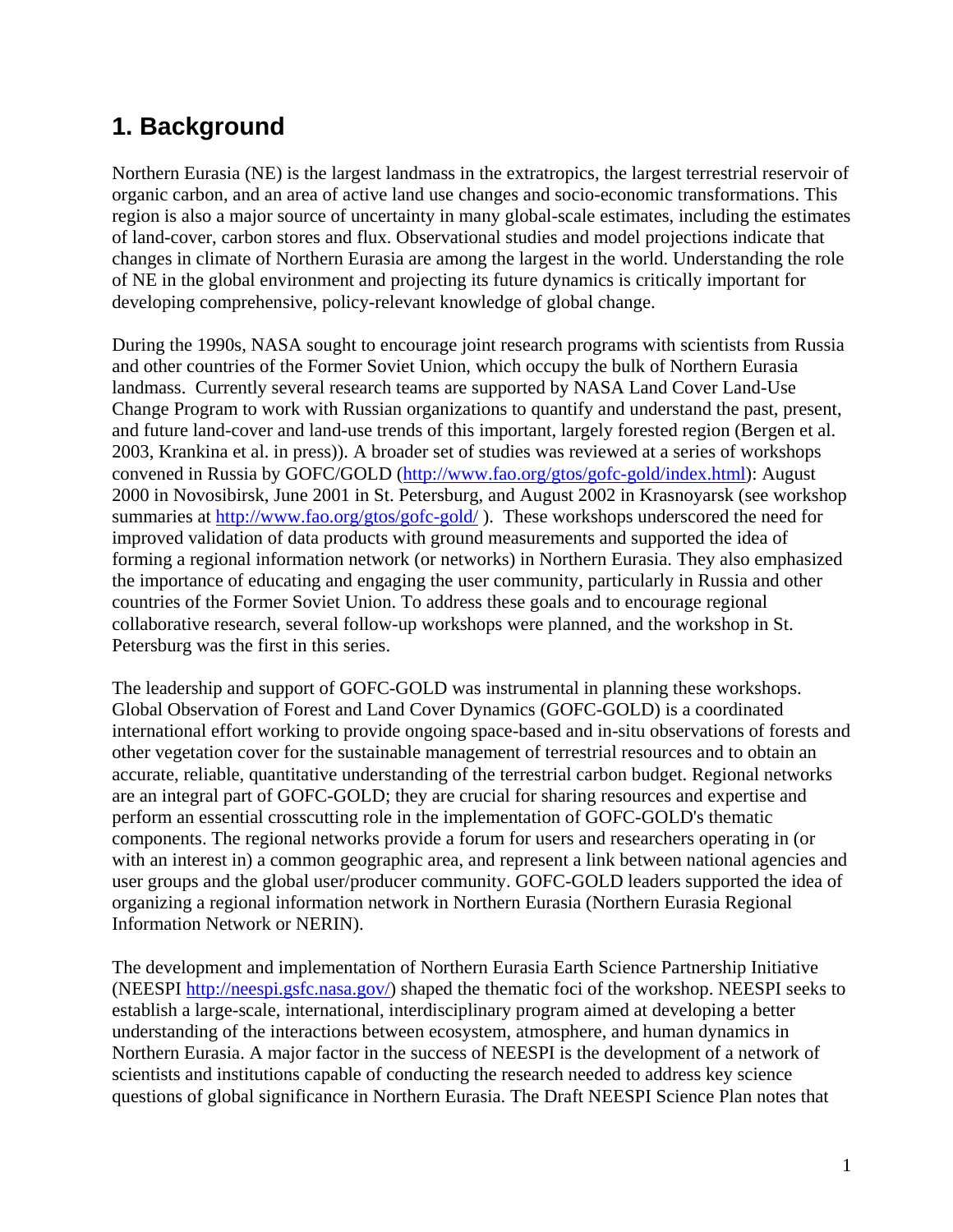monitoring and modeling change in terrestrial ecosystems requires a practical method to map land cover types, biomass stores, and other land surface attributes and processes in a timely fashion. Due to the sheer size of Northern Eurasia region, remotely sensed satellite data are critically important for studying these changes, however their potential has not been fully used to date. This is in large part due to the difficulty in locating and accessing *in-situ* data sets and integrating them with remotely sensed data.

Several research and operational networks in the region continuously collect ground data intended to meet a wide range of national, regional, and local information needs. These networks can benefit from using modern remote sensing technologies whereas *in-situ* data sets generated by these networks are potentially very useful for validation of remotely sensed products, including those designed to meet the needs of global change research. To facilitate the use of these *in-situ* data and their integration with satellite observations, it is necessary to discuss the issues of data ownership and accessibility. It is also important to evaluate existing *in-situ* and remotely sensed data resources and assess their utility for specific applications. While some of that work has been included in individual research projects, a concerted region-wide effort is clearly needed to develop strategies for leveraging extant *in-situ* and remotely sensed data resources for validation of GOFC/GOLD- and NEESPI-relevant products. The regional GOFC/GOLD Workshop was held February 23-26, 2004 in Repino, near St. Petersburg, Russia as a step towards organizing this effort.

The following report is the summary based on discussions leading up to the workshop, observations during the workshop, presentation materials submitted by participants, reports from session co-chairs, and follow-up discussions.

## **2. Workshop Objectives and Preparation**

The overall goal of the workshop was to promote the development of research infrastructure in support of NEESPI (http://neespi.gsfc.nasa.gov). In particular, the workshop aimed to initiate the development of the Northern Eurasia Regional Information Network (NERIN) as a network of scientists and institutions capable of supporting NEESPI research agenda. In addition to this organizational objective, the workshop also included presentations intended to inform participants of the availability of remote sensing and *in-situ* datasets, evaluate several major operational and research datasets, encourage information exchange and interdisciplinary collaborative research among research teams active in the region. The geographical focus of the workshop was on the boreal region of Northern Eurasia; a separate workshop for the non-boreal region is planned for August 2004 in Rostov-on-Don, Russia. The workshop was hosted by the St. Petersburg Forest Academy that trains specialists and grants advanced degrees in different disciplines related to the forest sector. In this disciplinary field The Academy is the largest and the oldest academic institution in Russia.

The Organizing Committee of the workshop included (alphabetical order, those who attended the workshop in **bold**)**:** 

Dr. **Alan Belward**, Joint Research Centre, Italy

Dr. **Sergey Bartalev**, Space Research Institute, Moscow, Russia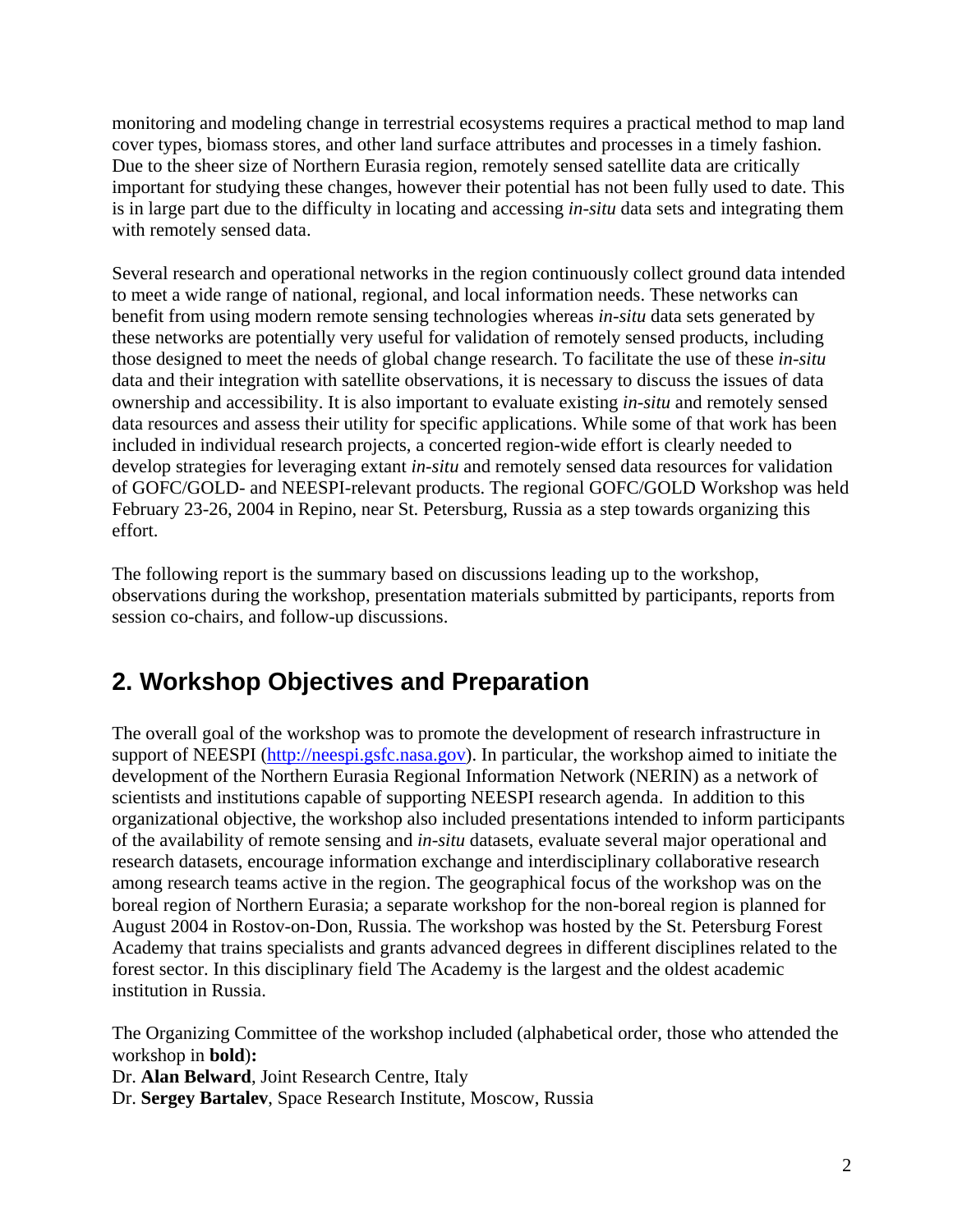Dr. Valery Bondur, Space Committee of RAS, Moscow, Russia

Dr. **Donald W. Deering**, NASA Goddard Space Flight Center, USA

- Dr. Congbin Fu, Institute of Atmospheric Physics, Chinese Acad. Sc, China
- Dr. **Alex Georgiadi**, Institute of Geography, Moscow, Russia
- Dr. **Vladimir Gershenzon**, ScanEx, Moscow, Russia
- Dr. **Garik Gutman**, Manager, Land Cover-Land Use Change Program, NASA, USA
- Dr. **Tuomas Häme**, VTT Information Technology, Remote Sensing, Finland
- Dr. Herve Jeanjean, CNES, France
- Dr. **Raino Heino**, Climate Finnish Meteorological Institute, Finland
- Dr. Alexander S. Isaev, International Forest Institute, Moscow, Russia
- Dr. **Chris Justice**, University of Maryland, USA
- Dr. **Olga N. Krankina**, Department of Forest Science, Oregon State University, USA
- Dr. Michael Brady, Natural Resources Canada, (GOFC GOLD Project Office)
- Dr. **Jeffrey G. Masek**, NASA GSFC, USA
- Dr. Chris Schmullius, FSU, Jena, Germany
- Dr. **John Townshend**, GOFC Chairman, University of Maryland, USA
- Dr. **Leonid A. Vedeshin**, RAS, Moscow, Russia

The workshop agenda (Attachment 1) covered the major thematic components of NEESPI Science Plan with particular relevance to the boreal region of Northern Eurasia (a separate workshop with non-boreal focus is planned for August 2004). *In-situ* datasets were presented in two sets of breakout sessions: operational datasets were presented in *break-out session 1* with groups split by data type: (1) Land Cover and Land Cover Change: survey data; (2) Hydrometeorology and other monitoring networks. Scientific datasets were presented in *break-out session 2* with groups split geographically: (1) Cold land and coastal zones; (2) Forest zone. Remotely Sensed data were presented at a special plenary.

The workshop focused primarily on remotely sensed and *in-situ* data collected and archived by existing operational and scientific observational networks, but datasets from individual projects and scientists were also included. In preparation for the workshop, the invited participants were asked to provide information about their data holdings by filling in the METADATA ENTRY FORM http://wwwdata.forestry.oregonstate.edu/MDEDIT/teamform.aspx . The summary of entries was presented at the workshop.

The list of invitees (Attachment 2) was developed to include representatives from the major known networks charged with collecting operational and scientific *in-situ* data, providers and users of remotely sensed data, scientists leading the development of NEESPI Science plan, and representatives of agencies that support GOFC-GOLD and NEESPI. The invited participants included representatives from Russia, USA, Finland, Austria, Japan, Italy, and France. Participants from Germany and China could not attend due to visa difficulties.

## **3. Overview of Presentations and Discussions**

Oral presentations at the workshop were planned to address the specific topics outlined below. An opportunity to present posters was offered to all interested participants. Abstracts of oral and poster presentations were distributed at the workshop (Attachment 3).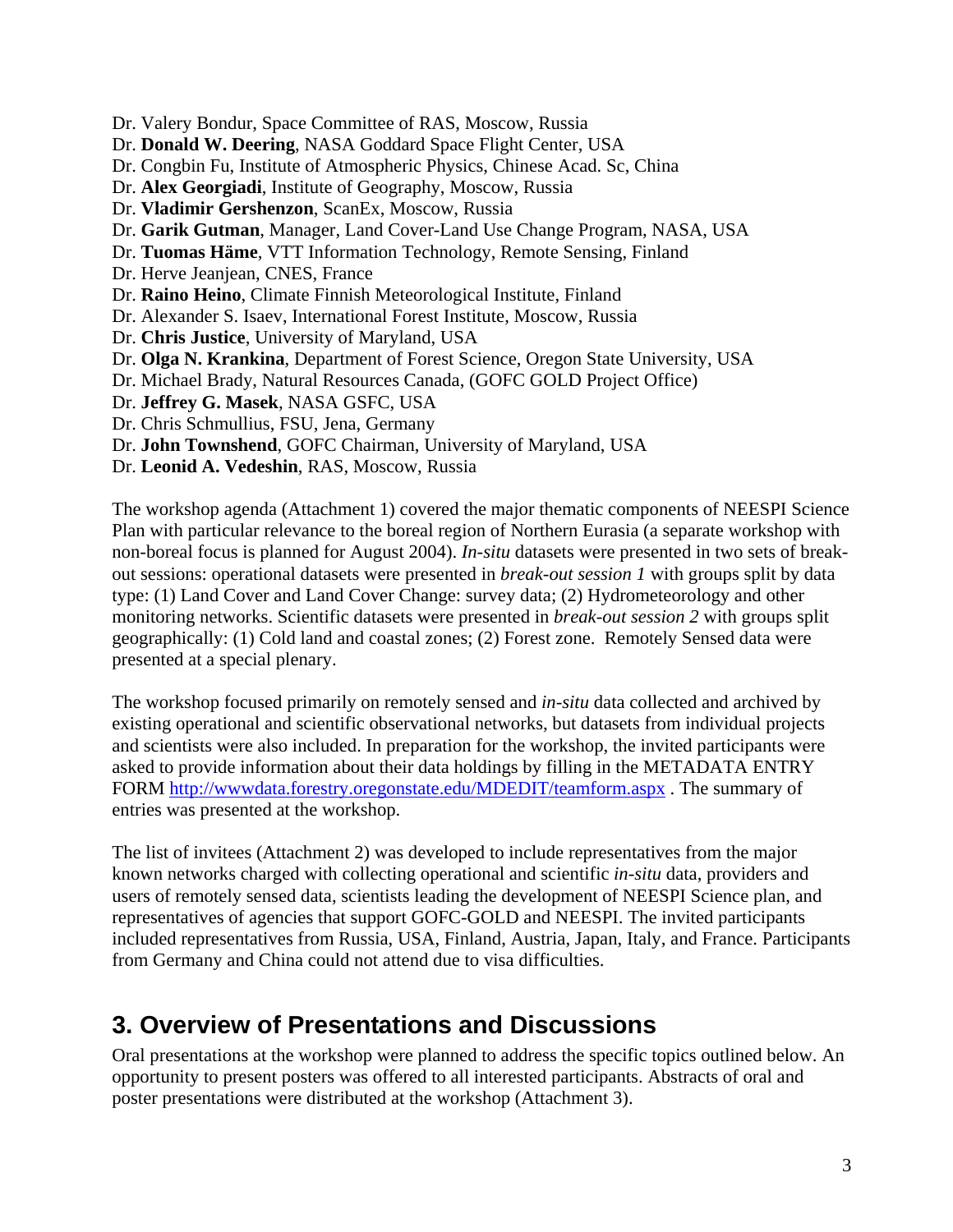*Plenary Session 1: Setting the stage.* The overview of NEESPI Science plan by Dr. Groisman emphasized the observed past and predicted future changes in regional climate, the large role Northern Eurasia plays in global carbon, energy, and water balance, and a set of processes with particular importance for Northern Eurasia (permafrost and peatland dynamics, fresh water transport to the Arctic Ocean, coastal erosion, aridization, and aerosol production). The presentation concluded with a set of objectives that included the integration of different types of observational data as a tool for addressing the science questions and to meet the society's needs for information, management, and mitigation of natural disasters. Dr. Deering provided an overview of NEESPI program and Dr. Justice presented an overview and status of GOFC-GOLD with a special focus on the significance of regional networks (as a forum for data producers and users to interact and assess current data availability and prioritize additional regional data requirements, as a forum for global change and resource managers to improve communication, as a mechanism for involving regional scientists and users in product accuracy assessment, as a mechanism for lateral transfer of technology and applications experience). These presentations gave a critically important introduction for participants who were new to these programs and set the stage for the workshop.

*Plenary Session 2: Data Needs and Availability for Major NEESPI Thematic Components* was described by the leaders of writing teams who developed the respective chapters for NEESPI Science Plan (See Agenda). While the presentations differed in their emphasis on science background and data needs, the following needs and gaps were brought up by the speakers:

- 1. Data on past and ongoing changes in landcover linked to data on processes and forces that drive landcover change, including physical, biogeochemical, and socio-economic processes.
- 2. Addressing known deficiencies of available *in-situ* data: lack of compatibility of definitions among data collected by different agencies, incomplete coverage, unknown accuracy and biases, obsolete data and classifications, changes in protocols over time, availability of some datasets in hard copy only, lack of organization and funding for sound quality control and data management
- 3. Maps of land-cover at high (sub-grid) resolution are critically important for simulating heat and moisture fluxes; high temporal resolution is also important for many research issues.
- 4. Data and methods for historic reconstructions and for continuous future space-based monitoring of land cover, snow/ice cover, vegetation function, and permafrost.
- 5. Data to improve understanding of interaction among climate, vegetation, and permafrost, in particular the thermal properties of soils
- 6. Data on species and ecosystem tolerance to the effects of climate change is necessary for projecting the ecosystem responses
- 7. Data for examination of complex interactions among multiple factors and feedbacks is often unavailable due to narrow disciplinary focus of the bulk of past research
- 8. Maintaining long-term observations is critically important
- 9. The lack of data on natural sources of aerosols, dry deposition of air pollutants, and routine monitoring of air quality outside the major cities limits progress in understanding the role of aerosols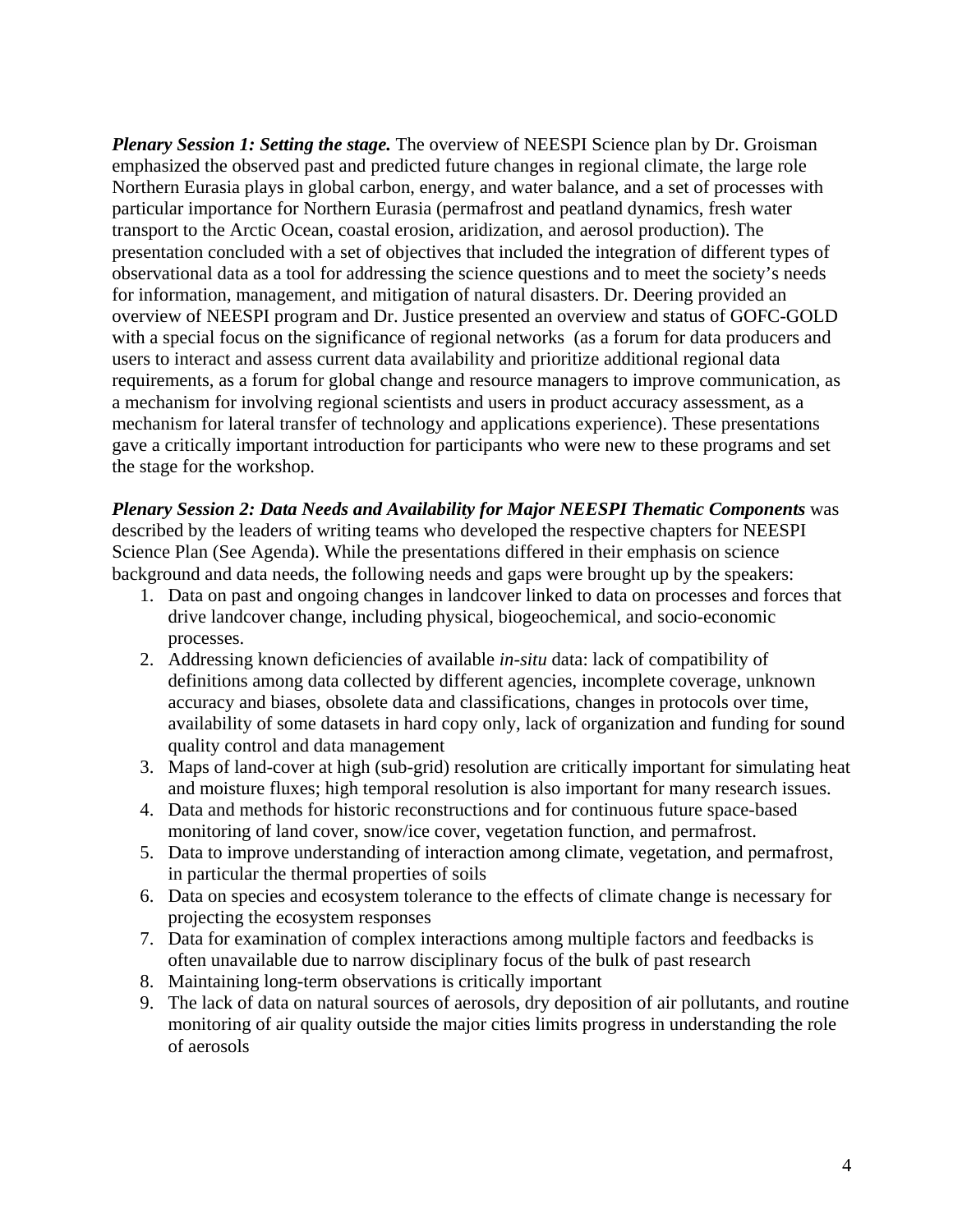Several speakers emphasized the importance of research that spans disciplines and spatial scales. Established international programs, projects, and networks including IGBP (International Geosphere-Biosphere Programme); GCTE (Global Change and Terrestrial Ecosystems) IHP (International Hydrological Programme); BOREAS (Boreal Ecosystem-Atmosphere Study) WCRP (World Climate Research Programme); WGNE, WGCM, CLIVAR, CliC, GEWEX, and corresponding MIPs (Model Intercomparison Projects); BAHC (Biospheric Aspects of Hydrological Cycle); CHAMP (Community-wide Hydrological Analysis and Monitoring Program); SEARCH (Study of Environmental Arctic Change) can serve as major sources of data relevant to NEESPI. The task of identifying critical gaps in data requires a major coordinated interdisciplinary research effort such as NEESPI.

Better understanding of available data resources is critical for planning new research and data collections. In preparation for the workshop, the inventory of available datasets was conducted. For purposes of this inventory, the data was categorized into remotely sensed and *in-situ*. The *remotely sensed data inventory* presented by J. Masek included "limited coverage" sources (Landsat, SPOT, SAR, etc.) for the territory of Northern Eurasia and links to global data sets relevant to NEESPI. The *in-situ data inventory* included 71 entries that varied from links to established observational networks to data from individual projects and sites. While the inventory of remotely sensed data was quite comprehensive and availability of data could be clearly defined in most cases, the inventory of *in-situ* data represented only the beginning of the effort needed to assess the available data resources. The issues of data availability and access were further addressed in discussions.

*Breakout Session 1: Operational In-situ Data* focused on existing **operational** observational networks, including forest and land inventory, hydrological and meteorological networks, and soil and peat surveys. These archives and existing capacity of operational networks to collect new data is of critical importance for global change research and for meeting the needs of continental-scale science programs including NEESPI.

*Group 1* : co-chaired by S. Bartalev and C. Justice examined data sets concerned with *Land Cover and Land Cover Change.* Presentations covered the availability, characteristics and limitations of various sources of data for Russia only; similar data does exist in other NEESPI countries and needs to be included. Presentations and discussions covered forest inventory data, wild fire monitoring and reporting, a dataset on insect outbreaks for the St. Petersburg region, several datasets on peatlands, and historical maps and surveys. Additional types of operational *in-situ* data to be discussed were identified: cadastral data; socio-economic, census data, land tenure; biodiversity data; agrometeorological data. The group discussion stressed the need to clarify the issues of data access and management (policy/formats/metadata/distribution); however the group felt that finding solutions requires the involvement of the broader NEESPI community.

*Group 2* : co-chaired by R. Heino and A. Shiklomanov examined hydrological, meteorological, and data from other monitoring networks, including a set of national networks in Russia and former Soviet Union that measure meteorological attributes, snow cover, soil temperature, soil moisture, urban air pollution, precipitation chemistry, aerosols, atmospheric electricity, CO2 concentration (a single station remains), ozone, solar radiation, heat balance (observations suspended in 1990's), wetland hydrology and other wetland attributes, hydrological attributes of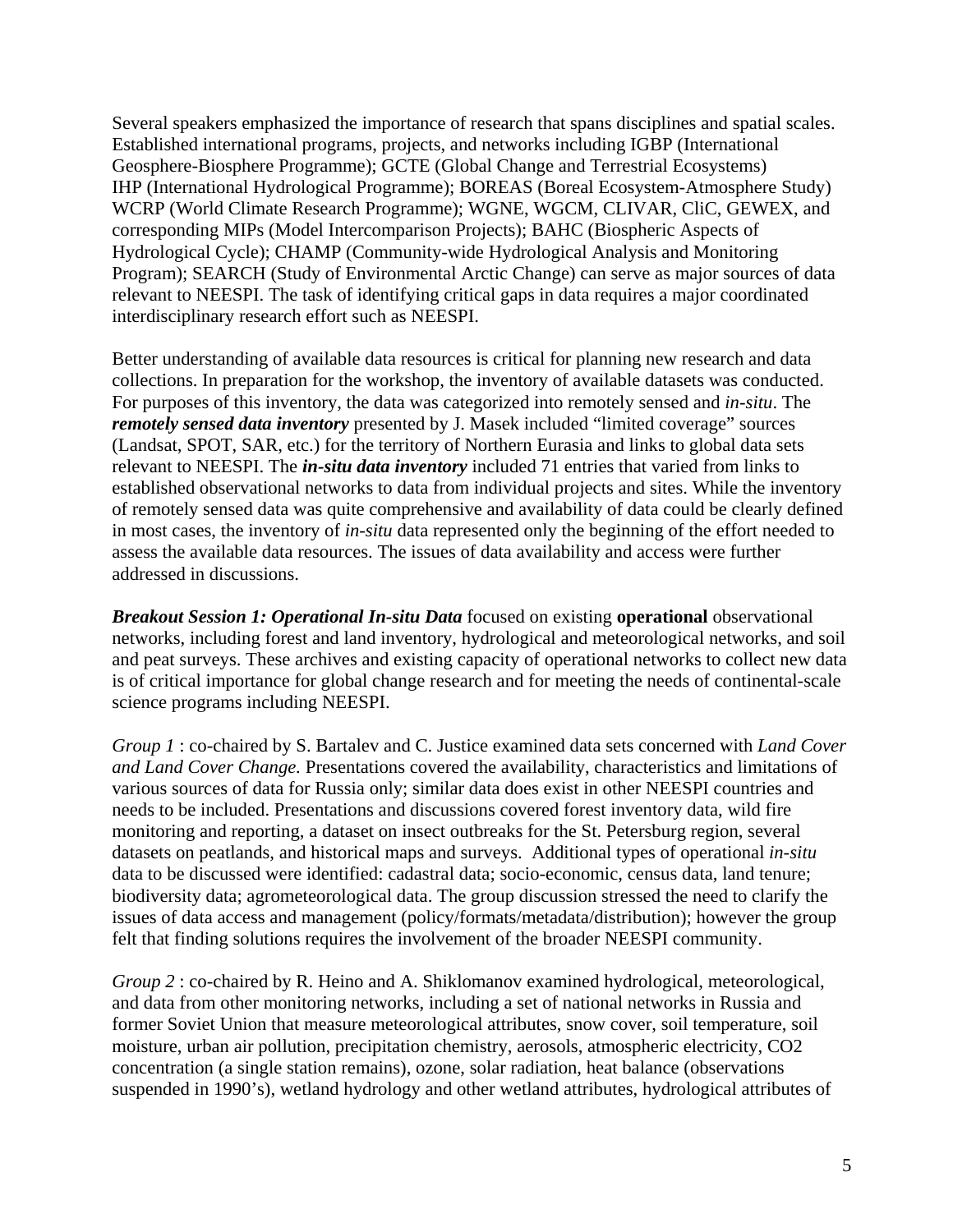lakes and reservoirs, attributes of glaciers, surface evaporation and water balance. Many of these networks contribute to global networks and data banks (Global Soil Moisture Data Bank, AeroNET, World Glacier Monitoring Service, Global Run-off Data Center). Presentations provided thorough network overviews including the sets of measurements, frequency of observations, time intervals covered, network establishment and decline. After years of rapid decline in 1990's the networks appear to stabilize and the availability of data in electronic form increases over time. Nevertheless, many important (mostly specialized) datasets exist in paper copy only. To increase the visibility of network data and facilitate contacts between data holders and potential users the group suggested that the data sets are catalogued at NEESPI web site and the following information is provided: List of stations with attributes; List of measured parameters Contact information.

There is generally more operational data available than the capacity to analyze and manage it, some data were lost over time, some are currently at risk. The group discussions concluded that the major challenge for the NEESPI community is formulating the science agenda and framing research that takes advantage of observational data. This would bring attention and help in securing the resources needed for maintaining the capacity to continue the observations. The utilization of some historic datasets by active research programs may provide the much needed funds to ensure their preservation.

*Plenary Session 3: Remotely Sensed Data* was co-chaired by V. Gershenzon and J. Masek and included a detailed overview of data available from global passive optical observatories (high and coarse resolution), microwave, and other sensors. To quote the conclusions of Alan Belward, global land cover mapping is a reality: but the myth that up-to-date, accurate global land cover maps are easy to produce and always available persists; both thematic maps and biophysical products are needed on the global scale; the processes to guarantee this availability are beginning; these must be developed.

*Poster Session: Research Data* highlighted several important datasets collected by research projects and programs. Several posters provided additional details for datasets presented in breakout sessions.

*Breakout session 2 – Research Data and Priority Data Needs* focused on data collected by research networks and individual research projects in the boreal zone of Northern Eurasia.

*Group 1* was co-chaired by A. Georgiadi and S. Victorov. It reviewed several international programs that produced extensive data collections (CALM, GAME/Siberia, SIBERIA, IGBP Arctic climate impact assessment (ICAI), proposed Environment Assessment Network for the Northern Russia, Siberia and the Far East). Some of these programs provide free data on their web sites and on CDs. There are also important data sets collected by national research programs, experimental stations, field campaigns and research expeditions; these data were published in part but access to un-published part is restricted.

*Group 2* was co-chaired by Susan Conard and Nadezhda Tchebakova. Presentations provided a broad overview of International Partnerships including IGBP, IBFRA, other activities and Programs. IGBP activities include 5 high-latitude transects, which are discussed in IGBP Report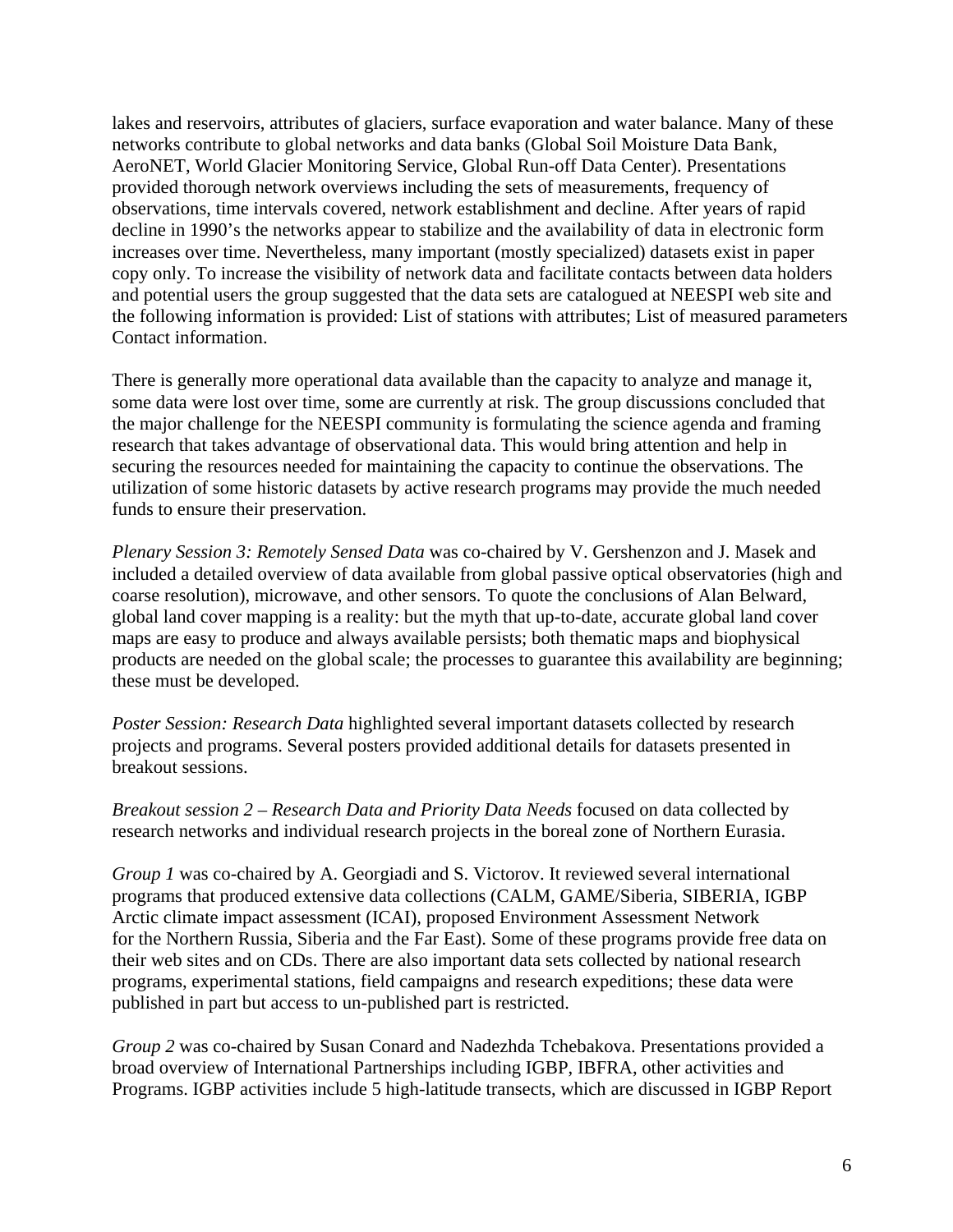#37; two of these transects are in Russia; most data resides at Krasnoyarsk Institute of Forest. Other important programs include the Russian National Programs "Global Change of Environment and Climate" and "Russian Forests"; the EU funded projects CARBOEUROPE and TCOS SIBERIA. In addition, there is a number of major projects that can provide data for NEESPI: SIBERIA (SAR Imaging for Boreal Ecology and Radar Interferometry Applications) and SIBERIA-II, The Terrestrial Biota Full Carbon Accounting for Russia (IIASA & Russian Institutions), The Terrestrial Biota Full Greenhouse Gases Accounting for Russia (IIASA & Russian Institutions), projects funded by Japan in West Siberia and Russian Far East, projects funded by USA in European North-West, Central Siberia, and Russian Far East. The Siberian Center for Environmental Research and Training (http://scert.ru) developed web-based access to many data and information sources including ATMOS—portal for atmospheric data and models (http://atmos.iao.ru ) and a less technical sites on Siberian environment (http://atmos.scert.ru/) devoted in particular West Siberia (http://west-sib.atmos.scert.ru/) and Lake Baikal (http://baikal.atmos.scert.ru/). One of them includes a distributed geographic information system (http://west-sib.atmos.scert.ru/gis/) giving an access to digital maps of Siberia. The center has good connections with other research centers (e.g. Krasnoyarsk) and cooperation between NEESPI and ongoing Siberian database initiative can be developed. An example of long-term sites is Ladoga Region Landscape Ecological Field Station established in 1991 to look at trends in vegetation, disturbance, human impacts in taiga landscapes (forest succession following fire and abandonment of farmland). Broad-scale estimation of the effects of fire in boreal forests requires integration of experimental data, field and remote sensing observations, and models. Scaling up to satellite data through a combination of data analysis and interpretation, field validation, intermediate-scale remote sensing, and modeling requires data at a range of scales and involvement of collaborators from a broad range of disciplines and expertise.

The group discussion addressed several aspect of data access: restrictions for foreigners on using or collecting aerial data, the need to identify when and how it is appropriate to make data from research projects available (This can be solved at least in part with appropriate collaboration or agreements with data providers at higher levels, e.g. NASA data buys), data sets in Russia are mainly the property of institutions, but there are strict regulations about transport and exchange of data. Establishing what data are necessary to pay for and what are freely available is an important aspect of data inventory. Don Deering is working with the RAS to try to get permissions and umbrella agreement for the NEESPI project; in the interim we need to improve information exchange on current restrictions and regulations and look for ways to work together successfully. Major data needs include historical reference data bases, mechanisms to update currently available sets, development of a uniform set of ground truth information for all sensors, inventory of available map-based (spatial) information and data sources. A major dis-incentive to share the data is the current approach to developing collaborations with scientists in Russia and other countries in Northern Eurasia: the access of a scientist to unshared data is often his pass to international projects/support. Understanding of necessity to share environmental data is slowly developing, but establishing incentives to share data and otherwise meet the needs of scientists is important.

The *General Discussion* of plans for NERIN started with a presentation by John Townshend who outlined pluses and minuses of building a data and information network. He also emphasized a set of prerequisites for building a successful network (ownership of the network by those within the region, high-level "political" support, consensus among members on goals and priorities,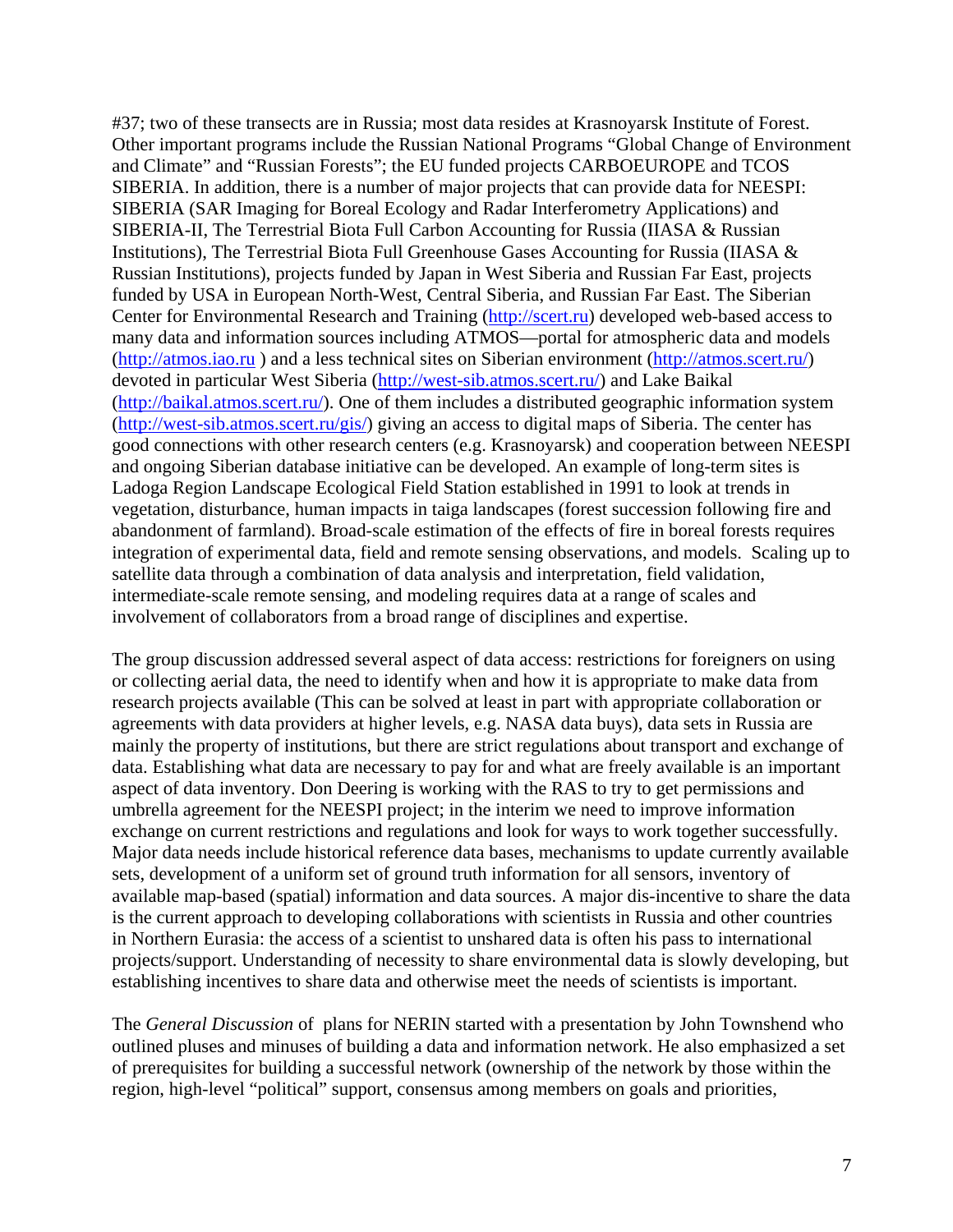involvement of operational and scientific stake-holders, early "adopters" (both individuals and institutions) who are willing and capable to take on key network responsibilities, some additional resources for "network glue" must be available). The following immediate next steps and questions were offered for discussion:

- Several NERIN/NEESPI planning meetings time for action.
- Based on NEESPI priorities initially
	- o What data are currently available and accessible?
	- o What are the key gaps in data requirements that can be filled simply by improving access?
	- o What are the key gaps that need additional data collection?
- Who institutionally and/or individually is willing to be a founding contributor to NERIN?
- Where are the key opportunities for external funding?
	- o What international partnerships need to be fostered to improve likelihood of success?
- What is the model (or models) of data sharing in the network to be adopted?

Workshop participants addressed these and several other issues. The following major points were made:

- there is a high level of uncertainty regarding the goals and the scope of the proposed network and of NEESPI;
- science goals should define priorities and requirements for data and products; to establish data priorities it is important to formulate science priorities first;
- it is important to coordinate with other working groups to avoid duplication; links to other active groups need to be established and maintained;
- a pilot project or projects and expanded collaborative research is needed to work out specifics of data sharing and to make more people comfortable with the idea; positive experience with fire network indicates that this can be done;
- for many scientists data sets sharing is problematic because of legal restrictions; high-level agreements are needed to overcome those;
- scientists from the Russian Academy of Sciences are willing to help resolve problems with data sharing by providing a legal framework for NEESPI, what is needed to make this happen is a concise set of tasks and priorities adopted by NEESPI community;
- many things can be done right away without waiting for official approvals; we can catalogue data and provide links to data holders and to data that is already available;
- the network can rely on established data centers; the following expressed interest in participation: IIASA, historic GIS collection at the Institute of History of Natural Sciences, Center for Environmental Research and Training in Tomsk, Transparent World (Scanex), meteorological data centers
- Data exchange starts with data awareness; getting the data out is a minimal but useful start
- Many scientists are very interested in sharing their data and finding new applications for it. It is important to engage data producers in research projects because full knowledge of the data is essential for its sound use.

#### **4. Conclusions, Recommendations, and Follow-up Activities**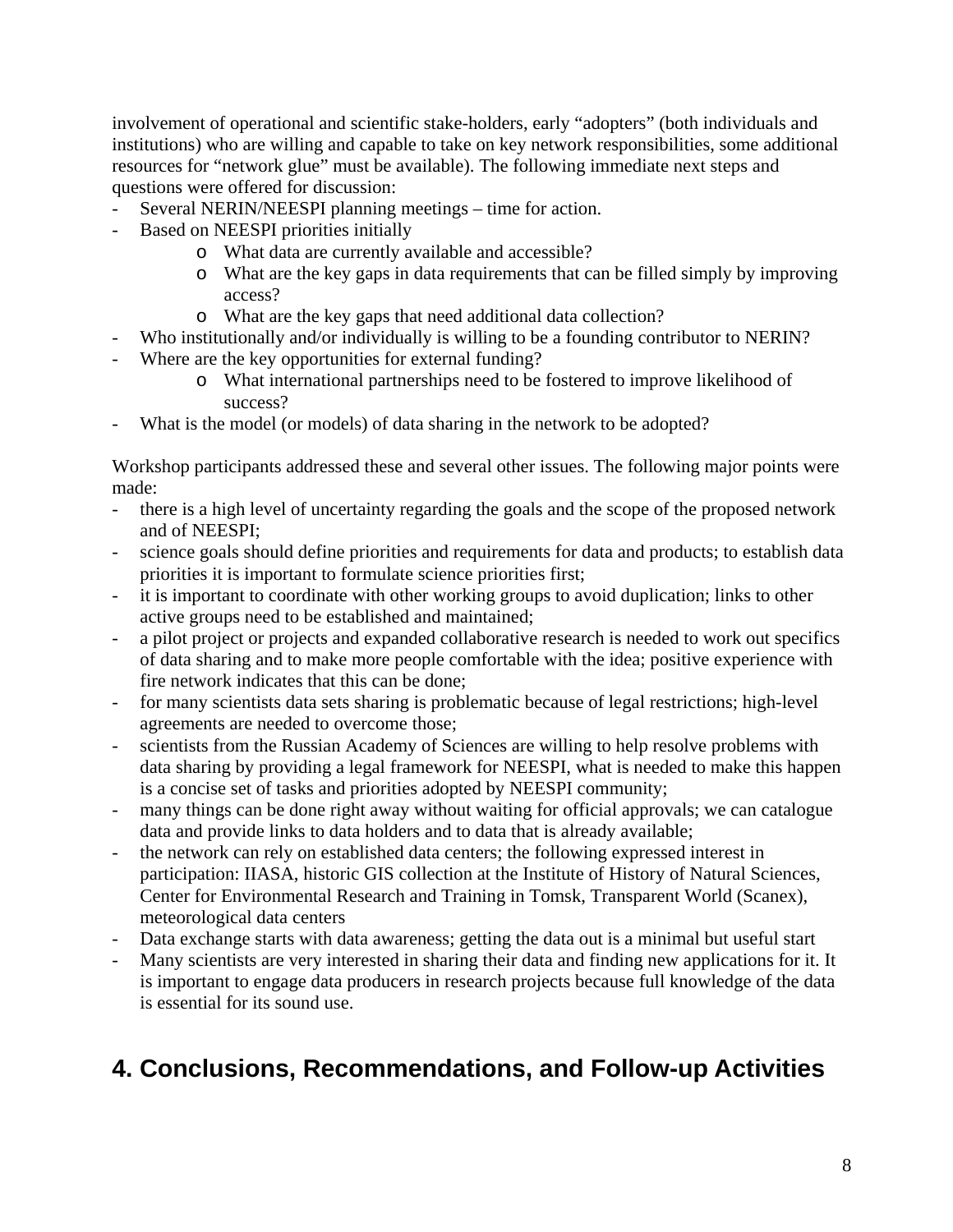The following conclusions and action items were proposed by Olga Krankina based on general discussion and additional suggestions from participants:

- 1. Many years of research and operational data collection in Northern Eurasia produced a large body of knowledge and data that can be available to support new research within the thematic range of NEESPI. The presentations at the workshop provide a thorough overview of data availability primarily in the boreal part of Northern Eurasia. These presentations can serve as reference material for a wide range of users. It is recommended that they be posted on the web along with this report and attachments. The workshop and the data inventory effort improved the understanding of available data resources and identified several major data needs. More focused and specific evaluation and prioritization of data needs is contingent on building consensus within NEESPI-NERIN community regarding the science priorities and objectives of NEESPI.
- 2. As a result of a series of GOFC-GOLD workshops and meetings focused on development of NEESPI Science Plan, NERIN has emerged as an informal network of:
	- a. scientists and other professionals,
	- b. institutions and observational networks,
	- c. projects within the thematic scope of GOFC-GOLD and broader scope of NEESPI
	- d. network of points of contact for data users.
- 3. As a first step towards a formal coordination of NERIN, regional inventory of observational data was initiated. Metadata on available data sets with associated links is to be provided on a Web site. It is important to continue the inventory to include the nonboreal region and data sets that were not included to date.
	- a. As a follow-up activity, all the data sets presented at the workshop will be included in the METADATA
	- b. To avoid duplication with other networks and data centers, those sets already documented and/or available on the web will be represented in METADATA primarily by links
- 4. To strengthen the network it is critical to maintain active network projects
	- a. on-going fire-validation network project distributed across the regions works on comparing and validating the moderate resolution active fire and burned area products (e.g. AVHRR, GBA, MODIS, Vegetation) using high resolution remotely sensed (e.g. ASTER, BIRD, Landsat) and *in-situ* data
	- b. Proposed land cover change pilot project with multiple sites distributed across the region can use 30m resolution data from multiple time periods and standard classification and change detection procedures. The objective of the study is to serve 3 goals
		- i. provide a detailed study of the different types of land cover and land use change significant in different parts of Northern Eurasia
		- ii. provide validation of the moderate resolution land cover and land cover change products
		- iii. provide participants with image processing and team work experience
	- c. Develop a network project for biophysical studies in parallel with the development of this component within GOFC-GOLD
- 5. It is important to have a system of network coordination and support within the region. Following the overall structure of GOFC-GOLD the network would have two components: